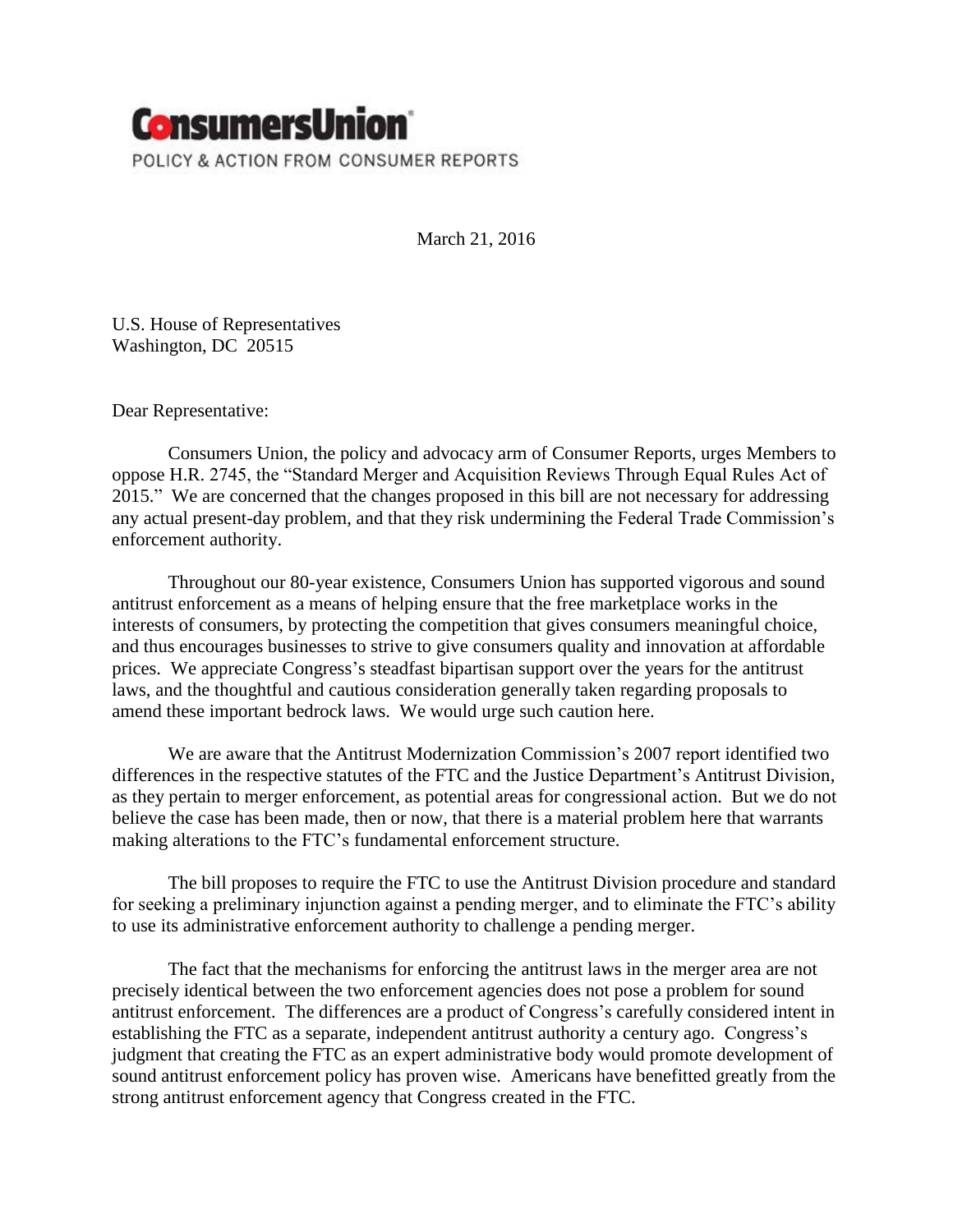We are concerned that carving these exceptions into the FTC's administrative enforcement structure, as the bill proposes, could not only create unintended hurdles to effective and sound enforcement, but could also set precedent for further tinkering – both of which risk undermining what is now a coherent, consistent, well-established, familiar enforcement procedure within the FTC.

We share the concern that the bill as drafted may impact the FTC's administrative enforcement authority more broadly than just as to pending mergers. But our concerns go more broadly than that. We are concerned that this quest to achieve precise technical consistency between the two enforcement agencies will, by tampering with the FTC's enforcement structure, create *actual* inconsistencies *within* that structure. In our view, these new internal inconsistencies that would be created are more likely to cause unintended enforcement uncertainties and problems than do the technical differences that exist now in how the two agencies operate – differences that have existed for a century, and to which antitrust lawyers have long been fully accustomed.

Contrary to what some might suppose, the two differences identified by the AMC do not create uncertainty or undue burden in the business community. Merger enforcement impacts only large corporations, who invariably hire experienced legal teams to navigate all aspects of a proposed merger – including experienced antitrust lawyers, who are well acquainted with these two differences, and able to handle them without difficulty.

We are not aware of any evidence that either of these differences resulted in overenforcement – that is, led to pro-competitive mergers being challenged and abandoned, mergers that would actually have been good for consumers and competition. In fact, there are indications that there has been *under*-enforcement against mergers over the years -- that too many mergers have gone forward without challenge that later have proven to be *anti*-competitive, resulting in significant price increases and reductions in consumer choice.<sup>1</sup> The evidence certainly does not warrant statutory alterations that could undermine the FTC's merger enforcement authority.

The FTC has had the same administrative authority for merger enforcement for the entire century of its existence. The differences in the details of that procedure from the Antitrust Division's are a product of the structure Congress created for the FTC. And there is no indication that these differences in procedure lead to differences in outcome. Importantly, both enforcement agencies have the option of pursuing a merger challenge after being denied a preliminary injunction at the outset of the challenge. Neither agency legally blocks a merger from going forward simply by bringing the challenge. A merger challenge in either agency, when actually litigated, runs its full course in roughly the same period of time. Both provide meaningful opportunity for effective review.

The paucity of examples proponents cite further demonstrates that the changes being proposed are not needed for addressing any actual present-day problem. The two primary cases cited are from an earlier era – one from the mid-1980s, one from the early 1990s.<sup>2</sup> Without

l

<sup>&</sup>lt;sup>1</sup> See, e.g., John E. Kwoka, Does Merger Control Work? A Retrospective on U.S. Enforcement Actions and Merger Outcomes, Antitrust Law Journal, Vol. 78, 2013, available at [http://ssrn.com/abstract=1954849,](http://ssrn.com/abstract=1954849) John E Kwoka, Mergers, Merger Control, and Remedies: A Retrospective Analysis of U.S. Policy, MIT Press 2014.

<sup>&</sup>lt;sup>2</sup> A more recent case that some have cited, a 2008 merger challenge to Inova Health System, does not support the need for change. In that case, the FTC was required to file its challenge in a district court under whose local practice